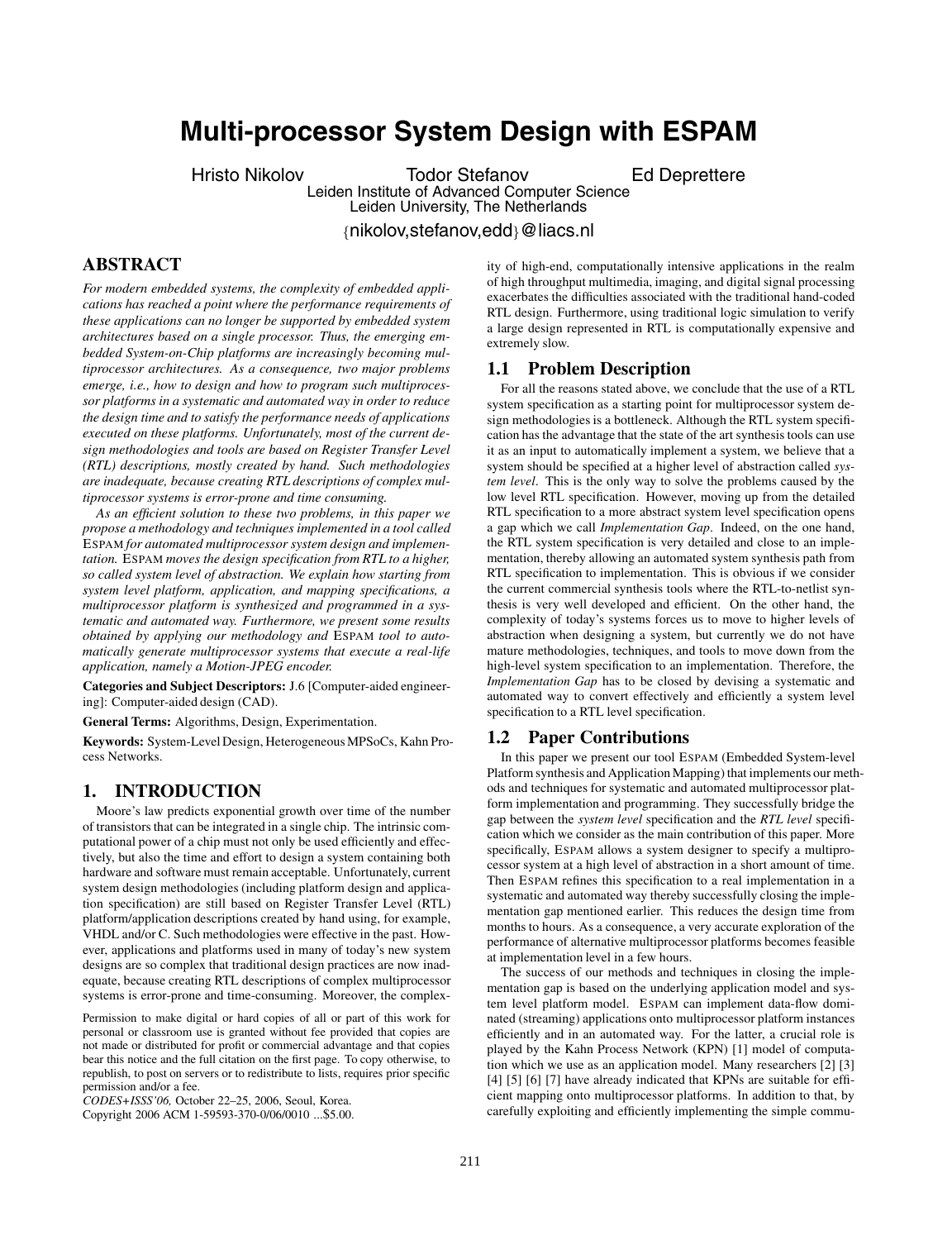nication and synchronization features of a KPN, we have identified and developed a set of generic parameterized components which we call a platform model. We consider this an important contribution of this paper because our set of components (platform model) allows system designers to specify (construct) very fast and easily many alternative multiprocessor platforms that are systematically and automatically implemented and programmed by our tool ESPAM.

### **1.3 Related Work**

Systematic and automated application-to-architecture mapping has been widely studied in the research community. The closest to our work is the Compaan/Laura design flow [2]. It uses KPN specifications for automated mapping of applications targeting FPGA implementations. The reported results are only for processor-coprocesor architectures whereas our ESPAM tool allows an automated implementation of KPN specifications onto multiprocessor platforms.

The Eclipse work [3] defines a scalable architecture template for designing stream-oriented multiprocessor SoCs using the KPN model of computation to specify and map data-dependent applications. The Eclipse template is slightly more general than the templates presented in this paper. However, the Eclipse work lacks an automated design and implementation flow. In contrast, our work provides such automation starting from a high-level system specification.

In [8] a design flow for the generation of application-specific multiprocessor architectures is presented. This work is similar to our approach in the sense that we also generate multiprocessor systems based on instantiation of generic parameterized architecture components where very efficient communication controllers are generated automatically to connect processors to communication networks. However, many steps of the design flow in [8] are performed manually. As a consequence a full implementation of a system with 4 processors connected point-to-point takes around 33 hours. In contrast, our design flow is fully automated and a full implementation of a system with 8 processors connected point-to-point or via crossbar or shared bus takes around 2 hours.

A system level semantics for a system design process formalization is presented in [9]. It enables design automation for synthesis and verification to achieve a required design productivity gain. Using Specification, Multiprocessing, and Architecture models, a translation from behavior to structural descriptions is possible at a system level of abstraction. Our approach is similar but in addition it defines and uses application and platform models that allow an automated translation from the system level to the RTL level of abstraction.

Companies such as Xilinx and Altera provide design tool chains attempting to generate efficient implementations starting from descriptions higher than (but still related to) the RTL level of abstraction. The required input specifications are so detailed that designing a single processor system is still error-prone and time consuming, let alone alternative multiprocessor systems. In contrast, our design methodology raises the design focus to an even higher level of abstraction allowing the design and the programming of multiprocessor systems in a short amount of time. Moreover, this does not sacrifice the possibility for automatic and systematic design implementation because our ESPAM tool supports it.

## **2. ESPAM DESIGN FLOW: OVERVIEW**

In this section we give an overview of our system design methodology which is centered around our ESPAM tool developed to close the implementation gap described in Section 1.1. This is followed by a description of our system level platform model and platform synthesis in Section 3. In Section 4 we discuss the automated programming of multiprocessor platforms, and in Section 5 we present some results that we have obtained using ESPAM. Section 6 concludes the paper.

Our system design methodology is depicted as a design flow in Figure 1. There are three levels of specification in the flow. They are SYSTEM-LEVEL specification, RTL-LEVEL specification, and GATE-

LEVEL specification. The SYSTEM-LEVEL specification consists of three parts: 1) *Platform Specification* describing the topology of a platform using our system level platform model, i.e., using generic parameterized system components; 2) *Application Specification* describing an application as a Kahn Process Network (KPN), i.e., network of concurrent processes communicating via FIFO channels. The KPN specification reveals the task-level parallelism available in the application; 3) *Mapping Specification* describing the relation between all processes and FIFO channels in *Application Specification* and all components in *Platform Specification*.



The SYSTEM-LEVEL specification is given as input to ESPAM. First, ESPAM constructs a platform instance following the platform specification and runs a consistency check on that instance. The platform instance is an abstract model of a multiprocessor platform because at this stage no information about the target physical platform is taken into account. The model defines only the key system components of the platform and their attributes. Second, ESPAM refines the abstract platform model to an elaborate (detailed) parameterized RTL model which is ready for an implementation on a target physical platform. We call this refinement process platform synthesis. The refined system components are instantiated by setting their parameters based on the target physical platform features. Finally, ESPAM generates program code for each processor in the multiprocessor platform in accordance with the application and mapping specifications.

The output of ESPAM, namely a RTL-LEVEL specification of a multiprocessor system, is a model that can adequately abstract and exploit the key features of a target physical platform at the register transfer level. It consists of four parts: 1) *Platform topology* description defining in greater detail the multiprocessor platform; 2) *Hardware descriptions of IP cores* containing predefined and custom IP cores used in 1). ESPAM selects predefined IP cores (processors, memories, etc.) from *Library IP Cores*, see Figure 1. Also, it generates custom IP cores needed as a glue/interface logic between components in the platform; 3) *Program code for processors* — to execute the application on the synthesized multiprocessor platform, ESPAM generates program source code files for each processor in the platform. 4) *Auxiliary information* containing files which give tight control on the overall specifications, such as defining precise timing requirements and prioritizing signal constraints.

With the descriptions above, a commercial synthesizer can convert a RTL-LEVEL specification to a GATE-LEVEL specification, thereby generating the target platform gate level netlist, see the bottom part of Figure 1. This GATE-LEVEL specification is actually the system implementation. The current prototype version of ESPAM facilitates automated multiprocessor platform synthesis and programming using Xilinx VirtexII-Pro FPGAs. ESPAM uses the Xilinx Platform Studio (XPS) tool as a back-end to generate the final bit-stream file that configures a specific FPGA. We use the FPGA platform technology for prototyping purposes only. Our ESPAM is general and flexible enough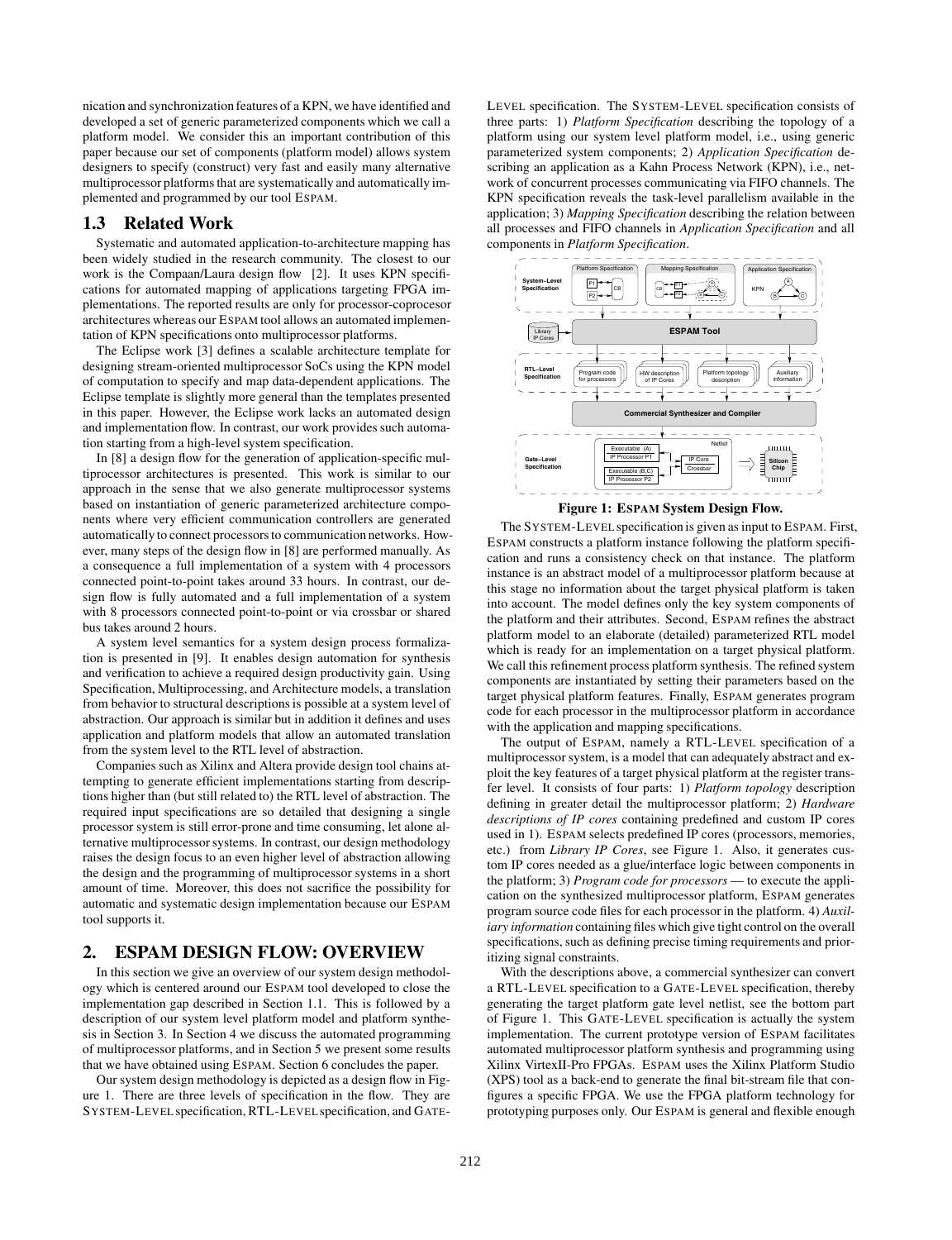to be targeted to other physical platform technologies. A real-life industrially-relevant application, namely Motion-JPEG encoder, has been fully implemented onto several alternative multiprocessor platforms by using the ESPAM and XPS design tools.

# **3. PLATFORM MODEL AND SYNTHESIS**

In our design methodology, the platform model is a library of generic parameterized components. In order to support systematic and automated synthesis of multiprocessor platforms we have carefully identified and developed a set of computation and communication components. In this section we give a detailed description of our approach to build a multiprocessor platform. The platform model contains *Processing* components, *Memory* components, *Communication* components, *Communication Controller*, and *Links*. *Memory* components are used to specify the processors' local program and data memories and to specify data communication storages (buffers) between processors. Further we will call the data communication storages *Communication Memories*. We have developed a point-to-point network, a crossbar switch, and a shared bus component with several arbitration schemes (Round-Robin, Fixed Priority, and TDMA). These *Communication* components determine the communication network topology of a multiprocessor platform. The *Communication controller* implements an interface between processing, memory, and communication components. *Links* are used to connect any two components in our system level platform model.

Using the components described above, a system designer can construct many alternative platforms easily, simply by connecting processing, memory, and communication components. We have developed a general approach to connect and synchronize programmable processors of arbitrary types via a communication component. Our approach is explained below using an example of a multiprocessor platform. The system level specification of the platform is depicted in Figure 2a. This specification, written in XML format, consists





of three parts which define processing components (four processors, lines 2-5), communication component (crossbar, lines 7-12), and links (lines 14-29). The links specify the connections of the processors to the communication component. To guarantee correct-by-construction automated platform synthesis and implementation, our ESPAM tool runs a consistency check on each platform specified by a designer. This includes finding impossible and/or meaningless connections between system level platform components as well as parameter values that are out of range. Notice that in the specification a designer does not have to take care of memory structures, interface controllers, and communication and synchronization protocols. Our ESPAM tool takes care of this in the platform synthesis as follows. First, the tool instantiates the processing and the communication components. Second, it automatically attaches memories and memory controllers (MCs) to each processor. Third, the tool automatically synthesizes, instantiates, and connects all necessary communication memories (CMs) and communication controllers (CCs) to allow efficient and safe (lossless) data communication and synchronization between the components.

The elaborate platform generated by ESPAM is shown in Figure 2b. The processors (uPs) transfer data between each other through the CMs. A communication controller connects a communication memory to the data bus of the processor it belongs to and to a communication component. Since every programmable processor has a data bus, processors of different types can easily be connected into a heterogeneous multiprocessor platform by using our CCs. Each CC implements the processor's local bus-based access protocol to the CM for write operations and the access to the communication component (CB) for read operations. Each CM is organized as one or more FIFO buffers. We have chosen such organization because the inter-processor synchronization in the platform can be implemented in a very simple and efficient way by blocking read/write operations on empty/full FIFO buffers located in the communication memory. As a result, memory contention is avoided.

KPNs assume unbounded communication buffers. Writing is always possible and thus a process blocks only on reading from an empty FIFO. In the physical implementation however the communication buffers have bounded sizes and therefore a blocking write synchronization mechanism is needed as well. At the same time, we want to stay as close as possible to the KPN semantics because it guarantees the highest possible communication performance. Therefore, in our approach each processor writes only to its local communication memory (CM) and uses the communication component only to read data from all other communication memories. This means that a processor can always write if there is room in its local CM (if this CM is large enough, the processor may never block on writing). A processor blocks when reading other processors' CMs if data is not available or the communication resource is currently not available.

#### **3.1 Processing Components**

In our approach we do not propose a design of processing components. Instead, we use IP cores developed by third parties. Currently, for fast prototyping in order to validate our approach, we use the Xilinx VirtexII-Pro FPGA technology. Therefore, our library processing components include two programmable processors, namely *MicroBlaze* (MB) and *PowerPC* (PPC). Our platform model is general enough to be extended easily with additional (processing) components. Notice that only the processing components in our platform model are related to a particular technology (currently to Xilinx VirtexII-Pro FPGAs). All other components discussed in this section are technology independent.

#### **3.2 Communication Memory Components**

We implement the communication memories of a processor by using dual-port memories. Logically, a communication memory (CM) is organized as one or more FIFO buffers. A FIFO buffer in a CM is seen by a processor as two memory locations in its address space. A processor uses the first location to read/write data from/to the FIFO buffer, thereby realizing inter-processor data transfer. The second location is used to read the status of the FIFO. The status indicates whether a FIFO is full (data cannot be written) or empty (data is not available). This information is used for the inter-processor synchronization. The multi-FIFO behavior of a communication memory is implemented by the communication controller described below. However, if a communication memory contains only one FIFO, we use a dedicated FIFO component which simplifies the structure of the communication controller.

#### **3.3 Communication Controller**

The structure of the Communication Controller (CC) is shown in Figure 3. It consists of two blocks, namely Interface Unit and FIFOs Unit. The Interface Unit contains an address decoder, fifos' control logic, and logic to generate read requests to the communication component. When a processor has to write data to its local Communication Memory (CM), it first checks if there is room in the corresponding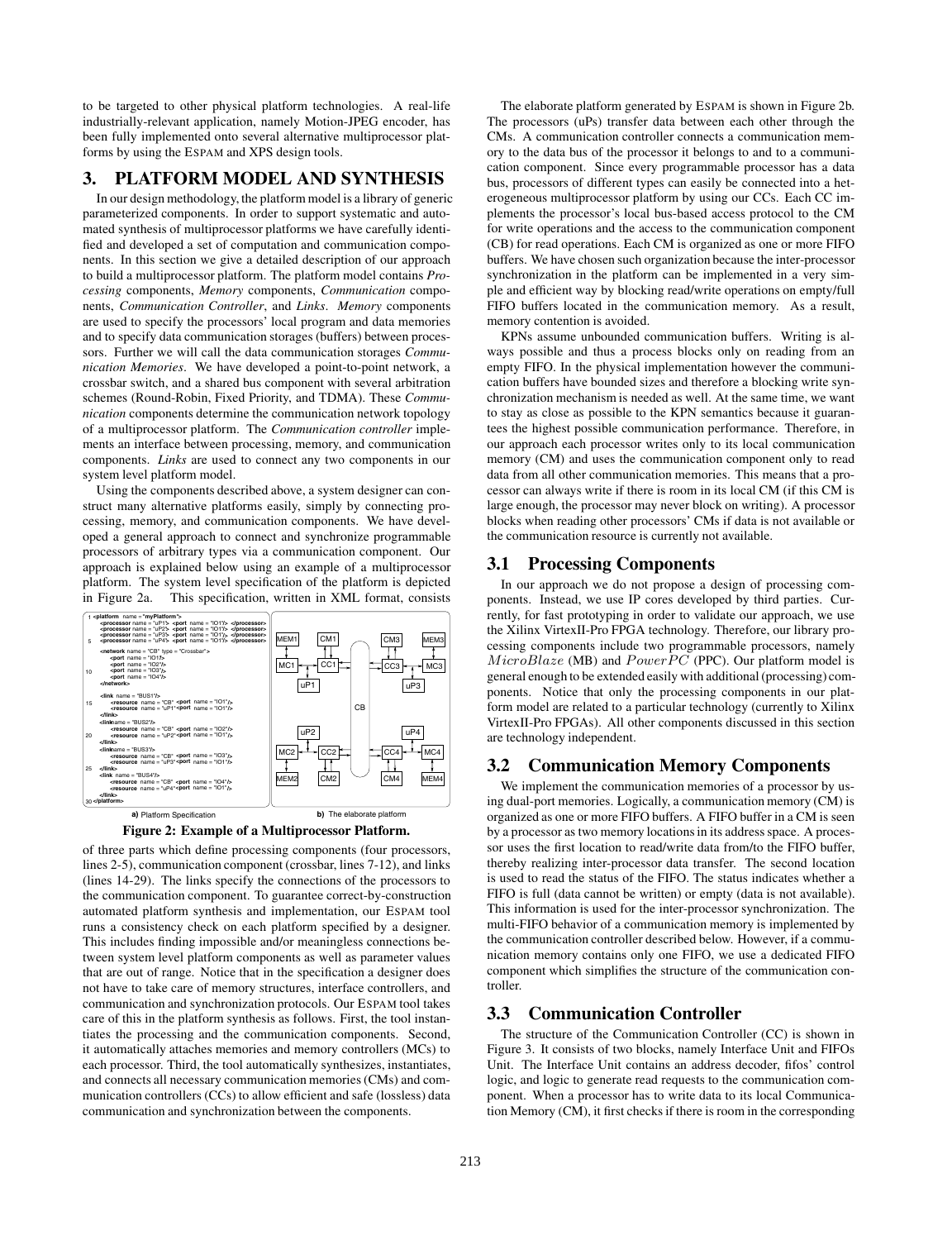

**Figure 3: Communication Controller.**

FIFO by reading its status. If the FIFO is full, the processor blocks. Otherwise, it sends the data to the CC. The Interface Unit decodes the FIFO address sent by the processor along with the data and generates control signals (select FIFO, write data, or read status) to the write logic of the FIFOs Unit. The latter implements the multi-FIFO behavior. For each FIFO buffer the FIFOs Unit contains read and write counters that indicate the read and write positions into the buffer. These counters are used as read/write address generators and their values are used for determining the empty/full status of a FIFO. The FIFOs Unit also includes a memory interface logic that realizes the access to the Communication Memory (CM) connected to the CC (bottom part of Figure 3). Notice that since we use dual-port memories and read and write logic are separated, a FIFO in a CM can be accessed for read and write operations simultaneously by different processors or two FIFOs in a CM can be accessed at a time – one for read operation and one for write operation.

Recall that a processor can access FIFOs located in other processors' CMs via a communication component for read operations only. First, the processor checks if there is any data in the FIFO the processor wants to read from. When a processor checks for data, the Interface Unit sends a request to the communication component for granting a connection to the CM in which the FIFO is located. A connection is granted only if a communication line is available and there is data in the FIFO. If a connection is not granted, the processor blocks until a connection is granted. When a connection is granted, the CC connects the data bus of the communication component (the upper part of the *communication component side* in Figure 3) to the data bus of the processor and the processor reads the data from the CM where the FIFO is located. After the data is read the connection has to be released. This allows other processors to access the same CM. When data is read from a FIFO of a CM, the signals to the read logic of the FIFOs Unit (*FIFO Sel* and *Read*) are generated by the communication component (the bottom part of the *communication component side* in Figure 3) as a response to a request from another CC.

The described blocking mechanism for accessing the CMs has to be done in the processors. The blocking can be realized in hardware (usually processors have dedicated embedded hardware to stall the processor) or in software by executing empty loops. We use the latter approach because it is more general. Different processors are stalled in hardware in different ways and therefore our CC would have to be aware of many possibilities. This would result in a more complex and less generic controller. Realizing the blocking mechanism in software makes the controller more generic, thereby simplifying the integration of different types of processors into a multiprocessor system.

#### **3.4 Crossbar Communication Component**

In this subsection we present the implementation of our Crossbar communication component. Our general approach to connect processors that communicate data through communication memories (CM) with FIFO organization allows the crossbar structure to be very simple. This results in a smaller crossbar with a reduced number of communication and routing resources and thus reducing the design area and power consumption. The structure of our crossbar component consists of two main parts, crossbar switch (CBS) and crossbar controller (CBC). The CBS implements uni-directional connections between communication memories and processors – recall that a processor uses a communication component only to read data. Due to the uni-directional communications and the FIFO organization of CMs, the number of signals and busses that has to be switched by our crossbar is reduced a lot. Since the addresses for accessing CMs are generated locally by the CCs, address busses are not switched through the crossbar. The crossbar switches 32-bit data buses in one direction and two control signals per bus. These control signals are the Read strobe and the Empty status flag for a FIFO.

The requests for granting a connection generated by the CCs are processed by the crossbar controller (CBC) using Round-Robin policy. If a request is for granting a connection, the CBC checks its request table whether the required connection is available at the moment. The request table contains information about the status (available or not available) of all connections. The table is updated each time a connection is granted or released.

#### **3.5 Point-to-Point Network**

In this section we describe how we implement a point-to-point communication in our platforms. In point-to-point networks the topology of the platform (the number of processors and the number of direct connections between the processors) is the same as the topology of the process network. Since there is no communication component such as a crossbar or a bus, there are no requests for granting connections and there is no sharing of communication resources. Therefore, no additional communication delay is introduced in the platform. Because of this, the highest possible communication performance can be achieved in such multiprocessor platforms. Under the conditions that each com-



**Figure 4: Point-to-Point Architecture.**

munication memory (CM) contains only one channel and each processor writes data only to its local CM (in compliance with our concept), our ESPAM tool synthesizes a point-to-point network in the following automated way. First, for each process in the KPN, ESPAM instantiates a processor together with a communication controller (CC). Then, ESPAM finds all the channels which the process writes to. For each found channel the tool instantiates a CM and assigns the channel to this CM. Finally, ESPAM connects the memory to the already instantiated processor. In Figure 4 we give an example of a point-to-point multiprocessor platform generated by ESPAM. Assume that the multiprocessor platform has to implement the KPN depicted in the top of Figure 5 and each process is executed on a separate processor. There are three channels that have to be assigned to three CMs. Following the procedure above ESPAM finds that CH1 and CH2 are written by process A – see the top part of Figure 5. Process A is assigned to be executed onto processor uP1 therefore CMs corresponding to CH1 and CH2 are instantiated and connected to uP1. Similarly, a CM corresponding to CH3 is instantiated and connected to processor uP2. Process C is assigned to processor uP3 and since process C only reads data from CH1 and CH3 no more CMs are instantiated. Processor uP3 is simply connected to the already instantiated CMs corresponding to CH1 and CH3. Notice that in Figure 4, a CC is connected to more than one CM. As we mentioned in Section 3.2, if a CM contains only one FIFO a CM is implemented by a dedicated FIFO component. Therefore, to connect one or more FIFOs to a processor in the case of point-to-point network, we use a very simplified version of our communication controller (CC) described in Section 3.3. The simplified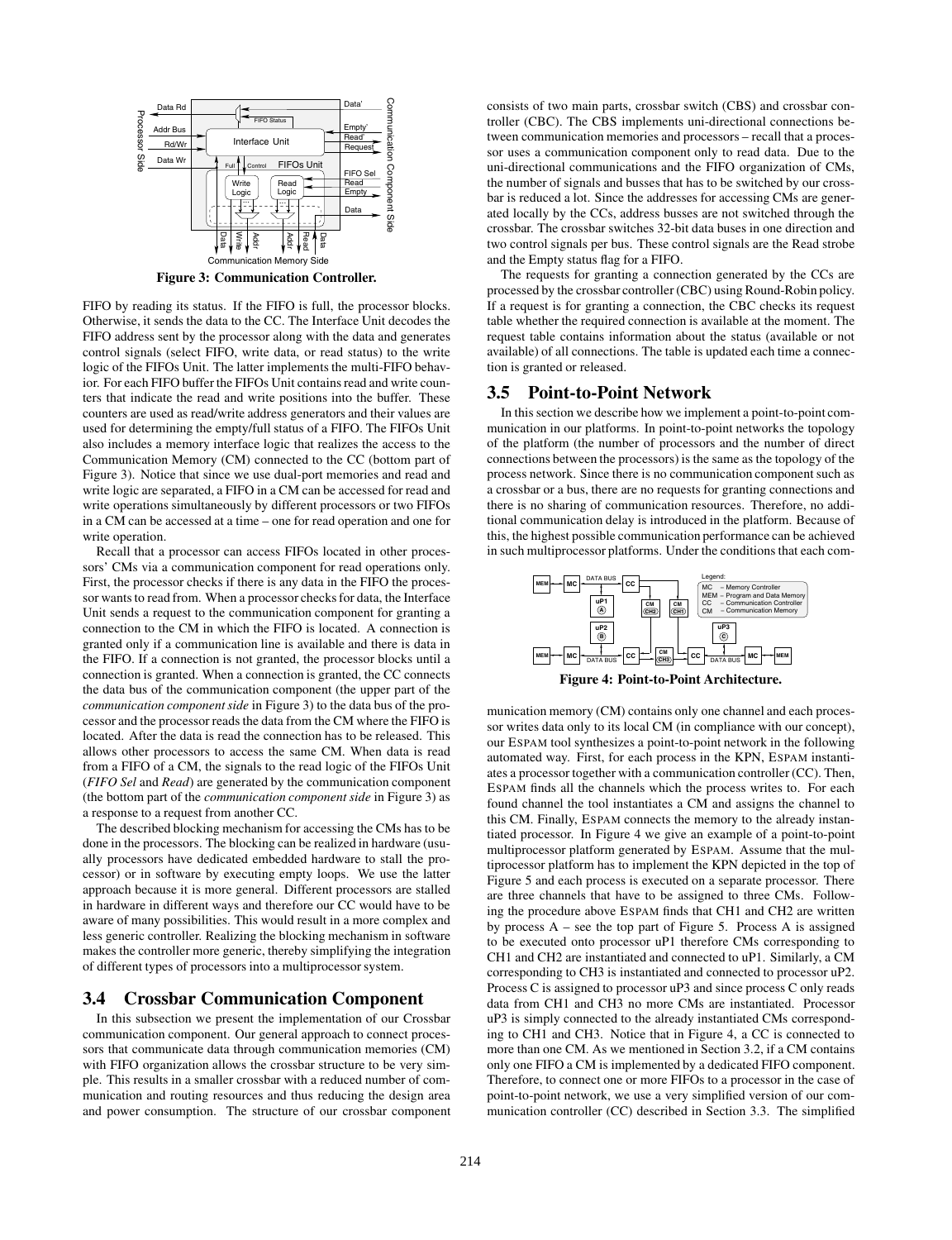CC only translates the processor data bus signals to FIFO input/output signals. The CC is parameterized and it supports up to 128 FIFOs for read and write operations.

# **4. AUTOMATED PROGRAMMING**

### **Application Specification**

The first step to program multiprocessor systems in our ESPAM design methodology is the partitioning of an application into concurrent tasks where the inter-task communication and synchronization is *explicitly* specified in each task. The partitioning of an application into concurrent tasks can be done by hand or automatically [2, 10] and it allows each task or group of tasks to be compiled separately by a standard compiler in order to generate an executable code for each processor in the platform. The result of the partitioning done by the tools is an XML description of a Kahn Process Network (KPN) as an Approximated Dependence Graph (ADG) data structure [11]. It is a compact mathematical representation of the process network in terms of polyhedra. This allows formal operations to be defined and applied [11] on the KPN in order to generate an efficient code for the processors. A





simple example of a KPN is shown in Figure 5. Three processes (A, B, and C) are connected through three FIFO channels (CH1, CH2, and CH3). For the sake of clarity, in Figure 5a, we show the XML description only for one process (B). Process B has one input port and one output port defined in lines 2-7. In our example, process B executes a function called *compute* (line 8). The function has one input argument (line 9) and one output argument (line 10). The relation between the function arguments and the ports of the process is given in lines 3 and 6. The function has to be executed  $2*N-2$  times as specified by the polytope in lines 12-13. The value of *N* is between 3 and 384 (lines 14-15). Lines 20-25 show an example of how the topology of a KPN is specified: CH2 connects processes A and B through ports p1 and p2.

#### **Code Generation**

ESPAM takes the XML specification of an application, applies some operations [11] on it and automatically generates software (C/C++) code for each processor. The code contains the main behavior of a process, together with the blocking read/write synchronization primitives and the memory map of the system. The C code generated by ESPAM for process B is shown in Figure 5b. In accordance with the XML application specification, *for* loop is generated in the *main* function of process B (lines 2-6) to execute 2 ∗ *N* − 2 times function *compute*. The C/C++ code implementing function *compute* has to be provided by the designer. The function uses local variables *in* 0 and *out* 0. For simplicity, the declaration of the local variables is not shown in the figure. ESPAM inserts a read primitive to read from CH2, initializing variable *in* 0 and a write primitive to send the results (the value of variable *out* 0) to CH3 (Figure 5b, lines 3 and 5). The code of the synchronization read/write primitives, shown in the same figure, is automatically generated by ESPAM as well. Each primitive has 3 parameters. Parameter *port* is the address of the memory location through which a processor can access a given FIFO channel. Parameter *data* is a pointer to a local variable and *length* specifies the amount of data (in bytes) to be moved from/to the local variable to/from the channel. The primitives implement the blocking synchronization mechanism between the processors in the following way. First, the status of a channel that has to be read/written is checked. A channel status is accessed using the locations defined in lines 10 and 19. The blocking is implemented by *while* loops with empty bodies in lines 13 and 22. Each empty loop iterates (does nothing) while a channel is full or empty. Then, in lines 14 and 23 the actual data transfer is done.

#### **5. EXPERIMENTS AND RESULTS**

In this section we present some of the results we have obtained by implementing and executing a Motion JPEG (M-JPEG) encoder application onto several multiprocessor platform instances using our ES-PAM system design flow presented in Section 2. The main objective of this experiment is to show that our design flow successfully closes the implementation gap between the System and RTL abstraction levels of description as well as to show that using the ESPAM tool a very accurate exploration of the performance of alternative multiprocessor platforms based on real implementations becomes feasible since the design time is reduced significantly. For the implementations we used a prototyping board with one Xilinx FPGA.

#### **Design Time**

In Table 1 we show the processing times of each step in the design flow for the implementation of one platform instance. As described in Section 2, the inputs to our system design flow are the *Application*, *Platform*, and *Mapping Specifications*. The *Application Specification* has to represent the M-JPEG application as a KPN. For a certain class of applications the generation of KPNs is automated by the *translator* tools presented in [2, 10]. We started with the M-JPEG application given as a sequential C program. With small modifications we structured the C code in order to comply with the input requirements of the translators. Then we derived a KPN specification automatically. It took us about half an hour to modify the C code and just 22 seconds to derive the KPN specification. Notice that this is a one-time effort only **Table 1: Processing Times (hh:mm:ss).**

| 1400 1. 1 TOCCSSING THIRS (INT. INITIAS ). |            |                 |            |          |  |  |  |
|--------------------------------------------|------------|-----------------|------------|----------|--|--|--|
|                                            | <b>KPN</b> | System Level to | Physical   | Manual   |  |  |  |
|                                            | Derivation | RTL conversion  | Implement. | Modific. |  |  |  |
| <b>Translators</b>                         | 00:00:22   |                 |            | 00:30:00 |  |  |  |
| ESPAM tool                                 |            | 00:00:24        |            | 00:10:00 |  |  |  |
| XPS tool                                   |            |                 | 02:09:00   |          |  |  |  |

because in the implementation of each new platform the same KPN specification is used. For each platform we wrote the *Platform* and *Mapping Specifications* by hand in approximately 10 minutes. This is a very simple task because our specifications are at a high system level of abstraction (not RTL level). Having all three system level specifications, our ESPAM tool converts them to RTL level specifications within half a minute. The generated specifications are close to an implementation and are automatically imported to the Xilinx Platform Studio (XPS) tool for physical implementation, i.e., mapping, place, and route onto our prototyping FPGA. Table 1 shows that it took the XPS tool more than 2 hours for the physical implementation. The reported time is for a platform instance containing 8 *M icroBlaze* processors. However, in case of 2 processors XPS needs only 20 minutes. All tools run on a Pentium IV machine at 1.8GHz with 1GB of RAM.

The figures in Table 1 clearly show that a complete implementation of a multiprocessor system starting from high abstraction system level specifications can be obtained in about 2 hours using our ESPAM tool together with the translators [2, 10] and the commercial XPS tool. So, a significant reduction of design time is achieved. This allows us to explore the performance of 16 platforms using real system implementations. We implemented and ran the M-JPEG application on 16 alternative platforms using different *Mapping* and *Platform Specifications* in a very short amount of time, approximately 2 days.